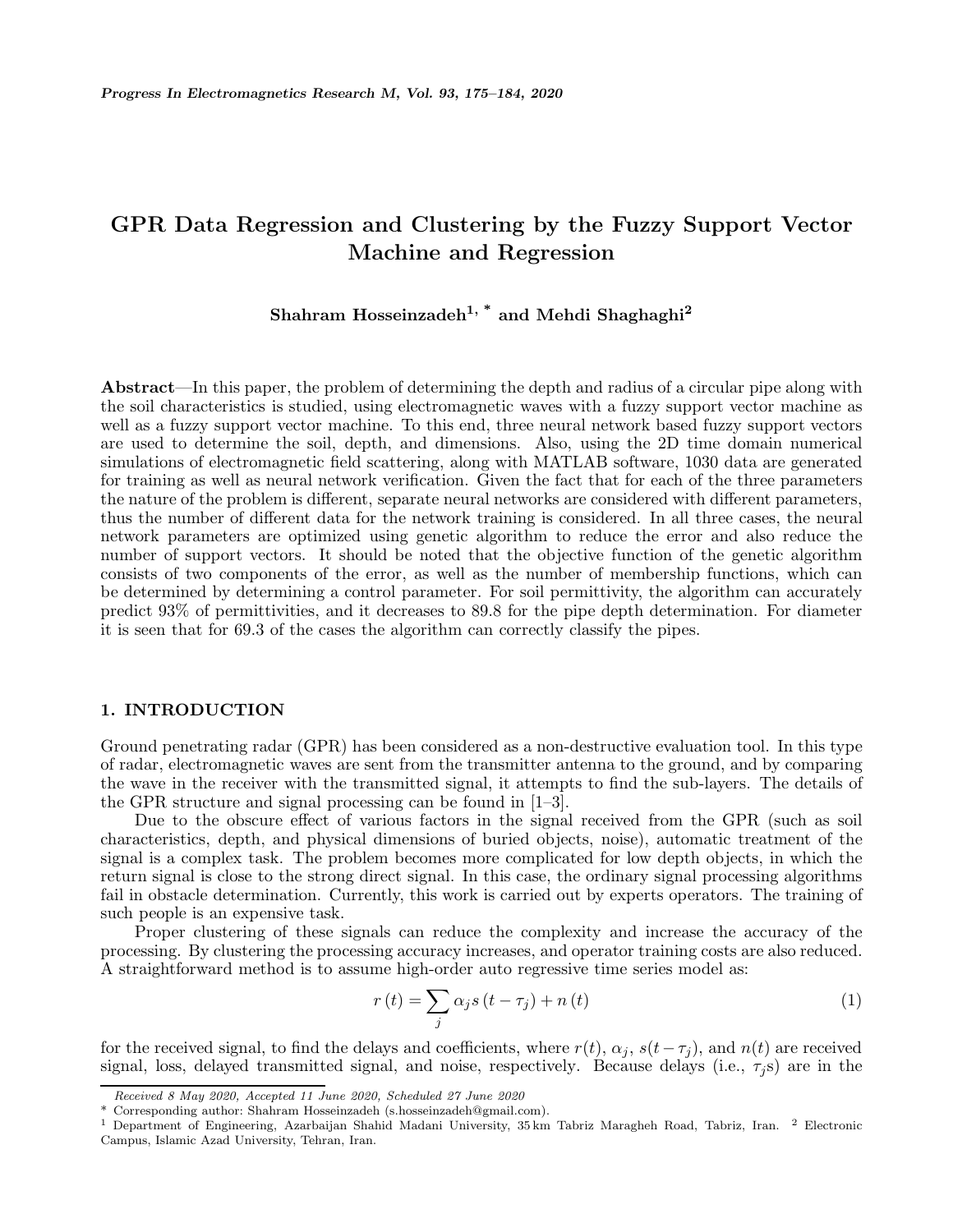range of ns, sampling and digital analysis of these types of signals require nano-second scale high-speed A/D converters. Local maximum points of the cross-correlation function of the transmitted and received signals indicate the delays. However, because of the stationary nature of the received signals, the signal can be reconstructed and analyzed using slow A/Ds in several periods of time. Yule-Walker algorithm may be classified in this category [4, 5].

In practice, this method requires high frequency bandwidth for data analysis. However, when the resolution of the layers is negligible or for the thin layers, the time series method loses its effectiveness. So other methods of signal analysis are taken into account. Also, in practice, due to the low speed ADCs, the number of received signal samples is low, which mathematically reduces the accuracy of the time series method. Therefore, it is necessary to look for methods that are able to extract the information from the signal with a limited number of samples.

The first candidate in this regard is the array processing methods. Array processing techniques employ multiple antennas at the receiver. The receiver receives highly correlated signals, allowing the signal to be processed quickly and accurately with a low number of received samples. For example, using the MUSIC algorithm, Thomas and Roy have attempted to calculate the thickness of the coal layer [6].

Batard et al. have also attempted to determine the thickness of asphalt using ground penetrating radar data and also compared the array processing algorithms with Yule-Walker algorithm [7]. It is found that array processing algorithms generally perform better than Yule-Walker algorithm. Among the three array methods presented, the ESPRIT method exactly determines the delays, and the noise effect is completely eliminated.

Shrestha and Arai have used the MUSIC array processing algorithm with Fourier transform to process the data. It should be noted that the algorithm has been applied on the FMCW radar. The algorithm has demonstrated the overwhelming advantage of array processing methods over direct methods. It seems that for the direct methods for near targets, the waveforms overlap, which is less likely for array processing methods [8].

However, array processing methods increase the complexity of the receiver. Also, the processing time in the receiver increases, which makes the system slower and in real-time practical applications interrupts the device users. In addition, array processing methods need to calculate and process (compute eigenvalue and eigenvector) the correlation matrix between the sensors, which increases the processing load and reduces the program speed.

In recent years, artificial intelligence based methods have been considered as an alternative for time series methods. These methods are either independent or in combination with the time series method [9]. Pan et al. have used a combination of time series forecasting methods (forward-backward linear prediction method (FBLP)) and support vector regression to solve the problem for continuous wave radars. The support vector regression (SVR) is robust to small number of samples. Radar signal is considered as time series of finite order, and series coefficients are obtained by SVR. The SVR function is formulated for time series coefficients. The comparison of the simulation results for a sample problem reveals that there are advantages of FBLP-SVR over the alternative method (FBLP) in the resolution and required samples for the signal processing [9].

Xie et al. have used a support vector machine approach to estimate the locations of the cavities in concrete for experimental and simulated data. They have used simulation to generate training data and compared simulated results with experimental data. For the support vector machine, four linear, Gaussian, sigmoid, and polynomial functions have been utilized. The average accuracy of the method is  $78.35$ ,  $88.90$ ,  $21.23$ , and  $65.32$  percent for the experimental data, respectively  $[10]$ .

Williams et al. have used a support vector machine with a Markov chain to detect gaps in the ice layers. The Markov chain is first used to process data and identify suspicious locations in images for subsequent processing. The Markov chain output is then applied to a support vector machine to determine the location of the layers (horizontal distance and depth). The paper reports an error probability of 0.0007 for 129 experiments [11].

Zou and Yang have attempted to find disturbances within the asphalt on the airport road using a support vector machine. Results for the three sets of data report the accuracy of the methods 97.9, 95.9, and 93.9 and the mean accuracy of 95.9, and compared to the conventional neural network with 87% accuracy, the results showed that the support vector machine method was more accurate. The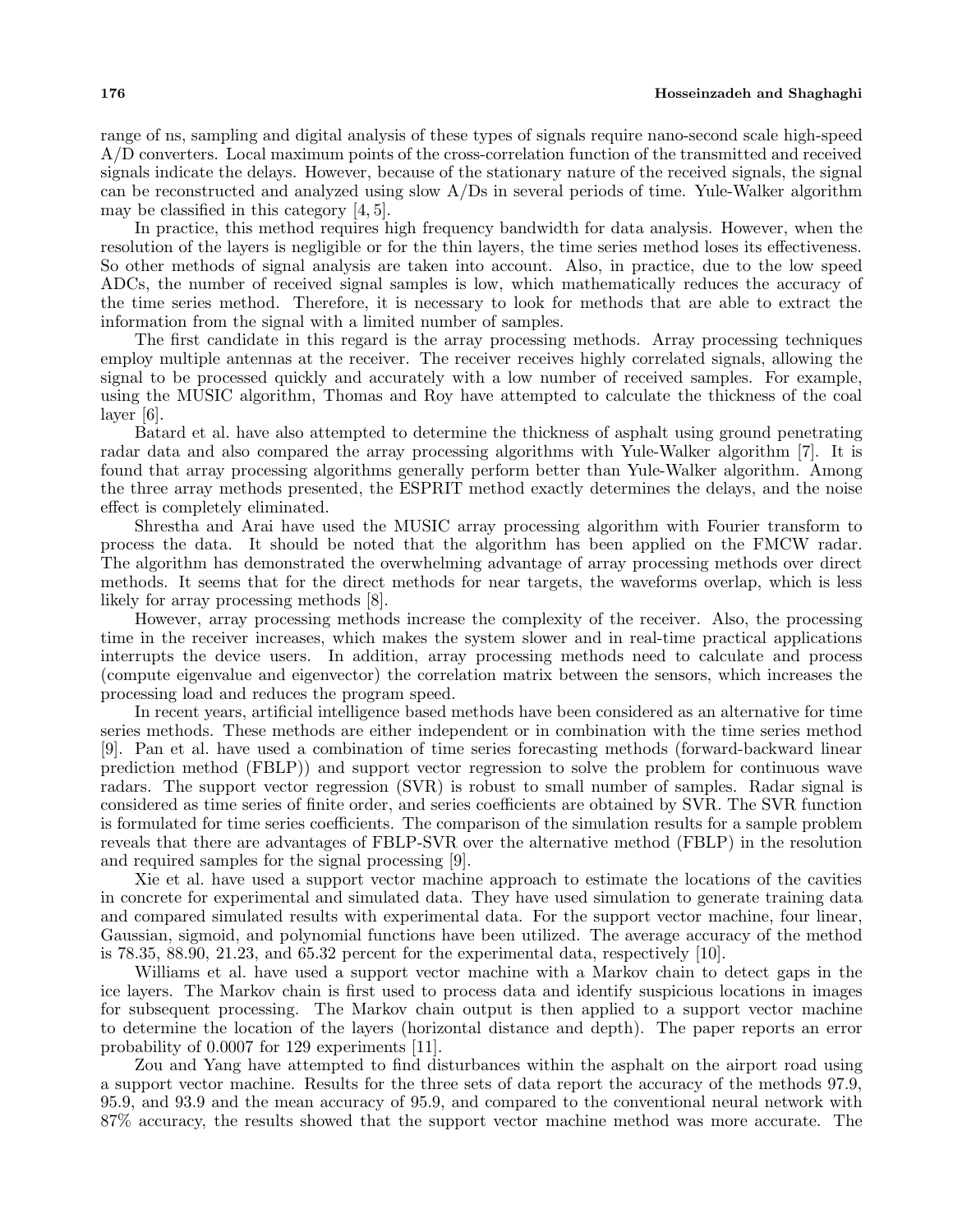#### **Progress In Electromagnetics Research M, Vol. 93, 2020** 177

Gaussian kernel has been used [12].

El-Mahallawy and Hashim have used a support vector machine method with discrete cosine transform to cluster materials. First, by applying the cosine transform on the signal, the signal characteristics are extracted and applied as input to the support vector machine. It has been found that the noise-free signal is able to achieve a 100% true detection rate, and the detection probability in the presence of noise decreases. It should be noted that the number of features used by the cosine Fourier transform must be optimally selected. Selecting more or less attributes results in an error in the method [13].

Bastard et al. have used support vector regression to determine the delay and material characteristics. The paper argues that using the super-resolution capabilities of the support vector regression method can prevent the distractive effects of the correlated echo signals. The Gaussian kernel is used for the support vector regression. The problem is solved for two cases with interfering and non-interfering echoes. It has been found that for non-interfering echoes the results are slightly better than interfering echoes, although they are acceptable in both cases [14].

Shao et al. have proposed an automated classification method for GPR signals in the ground, with the aim of examining the effect of gravel and sand around railway tracks. Signal analysis is performed in the frequency domain. It is observed that for the gravel bed with 50% clay, the maximum signal frequency spectrum is lower than that for the clean gravel bed and 50% coal bed. Also in the frequency range 800 MHz to 1200 MHz, the coal bed signal loss rate is higher for most other platforms. The analysis is based on three steps of preprocessing, feature extraction and class based on the support vector machine. In the preprocessing the DC signal is removed, and harmful interference signals are separated from the main signal. In the feature extraction, distinct frequencies are first separated from the signal after Fourier transform and signal normalization. At the end of the extraction phase, the local maximum features are extracted at the specified frequencies. It is claimed that for the number of frequencies equal to 17, the support vector method is able to classify correctly at 100% rate [15].

In addition to the above references, the application of neural networks to analyze GPR data has been recently considered. The use of SF-GPRs, neural networks for non-metallic pipe detection [16], pipe crack detection algorithm [17], identification of concealed targets inside the book [18], and object location classification [19] are some examples in this regard. Dumin et al. provided a brief review in this regard [20].

The purpose of this paper is to present a suitable procedure for designing neural networks based on a fuzzy support vector machine and fuzzy support vector regression. The article is arranged in 5 sections. The second section will provide a formulation appropriate to the problem. The appropriate membership function as well as the method of extracting the appropriate attributes from the GPR signal will be presented. The third section will be devoted to the algorithm implementation procedure. Section 4 also presents the results of the algorithm implementation. Finally, the conclusion of the paper will be provided.

# **2. PROBLEM FORMULATION**

#### **2.1. Support Vector Machine and Regression**

The support vector machine is a neural network with supervised learning and is capable of performing clustering (linear and nonlinear using kernel tricks) and regression. A brief history of the evolution of the method is given in [21]. Since 1936, many researchers have been involved in the evolution of the method. However, in most sources, Vapnik and his co-workers provide most of the role that in 1963 presented the standard formulation for the method. Of course, the relevant references were originally written in Russian, with the 1976 English translation of the method presented. The aforementioned researchers in 1992 proposed the use of kernel tricks for classification as well as regression of nonlinear functions. The formulation proposed by Cortes was improved in 1993.

The purpose of binary linear clustering is to group the points in the dimensional  $P$  dimensional space using a dimensional P *−* 1 hyperplane. Obviously, infinite number of hyperplanes can be found to do this. The purpose of the support vector machine is to find the optimal hyperplane for performing the clustering operation. The optimal hyperplane is the one with the maximum Euclidean distance from all members of each cluster. In this regard forbidden area is assumed. No data should be in the restricted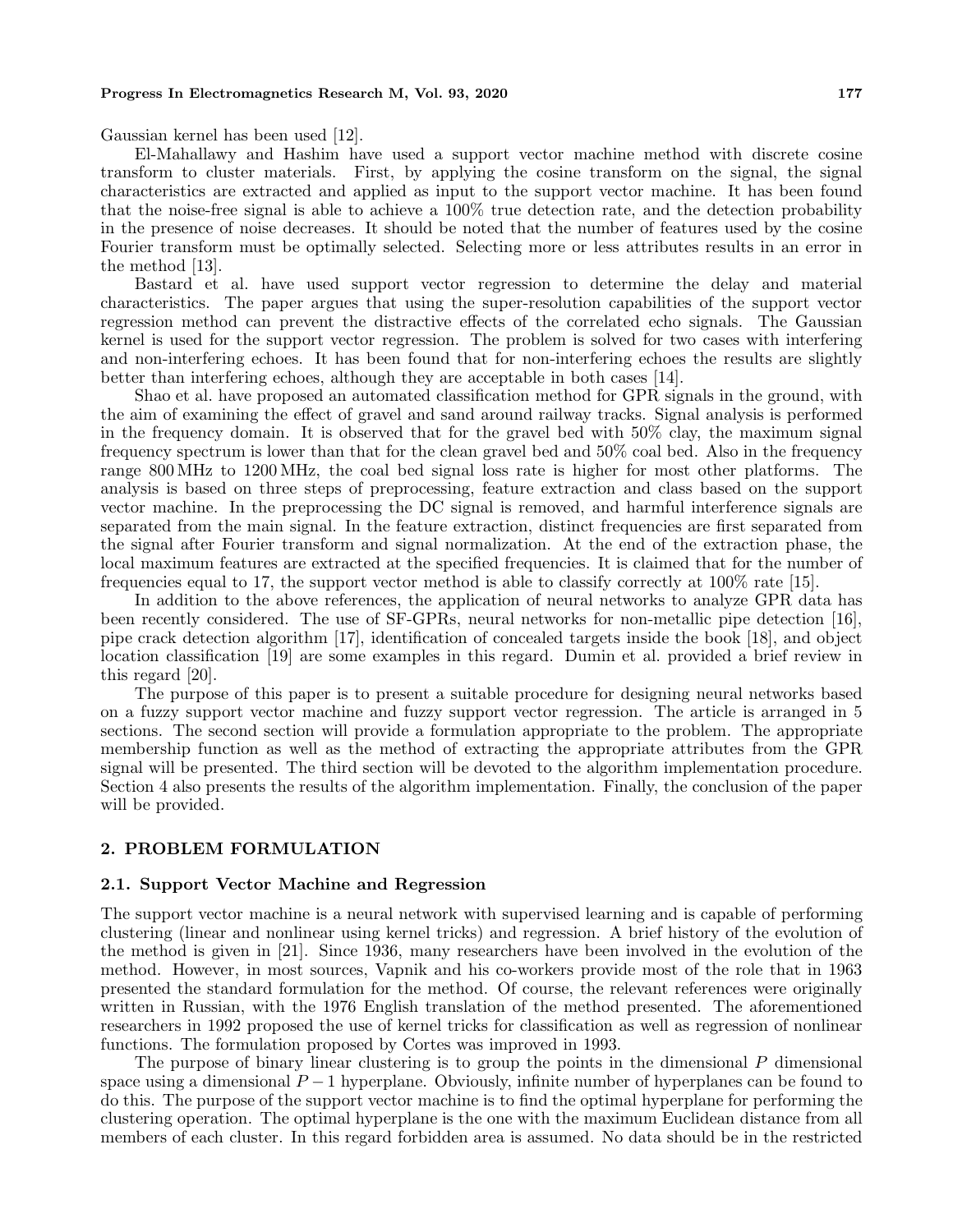area. By properly formulating the problem of finding the optimal hyperplane, it becomes a convex bounded optimization problem which can be solved by the Lagrangian multipliers method. The points that lie on the border of the forbidden area are considered as support vectors, and we only need these support vectors to find the characteristics of the hyperplane. None of the data can be located in the forbidden area. In practice due to the noise and measurement errors, the hard support vector machine method is not able to perform the clustering properly. The first step in solving the above problem is to provide the possibility of a limited violation in the formulation of the support vector machine, which is commonly called soft support vector machine. Also with the kernel trick and application of nonlinear maps, it is possible to cluster the space with the curved hyperplane.

The support vector machine for clustering can be extended to fit the curve or approximation of functions. This topic is known as the support vector regression method. The purpose of the problem is to find a function that maps the input vector to the scalar output. The problem was initially formulated for linear regression. Using kernel tricks, the problem can be generalized to approximate nonlinear functions.

# **2.2. Fuzzy Support Vector Machine and Regression**

The problem of support vector machine as well as support vector regression is the error due to noisy training data. This problem can be solved by fuzzy logic by defining membership for each training datum. Membership is a measure of confidence that a datum belongs to a class. With slight modifications to the support vector machine formulation and support vector regression, membership functions can be applied to the formulation. It should be noted that various formulations for the support vector machine are mentioned [22–26]. Due to its simplicity of the formulation and similarity to the standard formulation, the formulation introduced by Wu etand Yap is used in this paper [26]. The probability of determination of data with low membership as a support vector is very low. By this approach and proper membership function, the noise effect can be mitigated. A similar idea can be utilized to the support vector regression.

The success of fuzzy methods to capture outliers depends on the selection of appropriate membership functions for the training data. Several functions are recommended in this regard. The membership functions can be divided into two categories of general membership functions and application-oriented membership functions [27]. In general membership functions, the membership of a datum is determined based on its distance from the center of the cluster or hyperplane. To the points close to the center of the cluster (or hyperplane), the larger memberships are assigned, and the other data play less role in the support vector training process.

An application-oriented approach to membership function is considered for application. Initially, non-fuzzy support vector is applied to the data, and operational error is extracted. Then the corresponding error is applied to the following membership function:

$$
\mu(x_i) = \alpha + (1 - \alpha) \tanh(\gamma|e_i|)
$$
\n(2)

where  $\alpha$  and  $\gamma$  are constants to be heuristically determined.  $e_i$ s are misclassification or mis-regression penalty. Three parameters appear in membership function, which will be properly assigned. Fig. 1 depicts the membership versus error for various parameters. The proposed membership function has the following properties. When the function argument tends to zero, the membership function tends to  $\alpha$ . It should be determined in such a way that the role of the data with negligible regression error can be ignored. In this case, with the steep slope of the membership function, it responds more to small errors. For large error, this function tends to one. Therefore, the role of data with large error becomes more pronounced.

#### **2.3. Feature Extraction**

The sensor output in a period consists of a large number of samples, of which the samples due to the soil type, pipe location, and pipe diameter occupy a small fraction of time interval relative to the entire time interval. Proper selection has a great impact on the accuracy of measurements. Studying sample figures, it is observed that the return signal presents finite time windows. The time delay of the first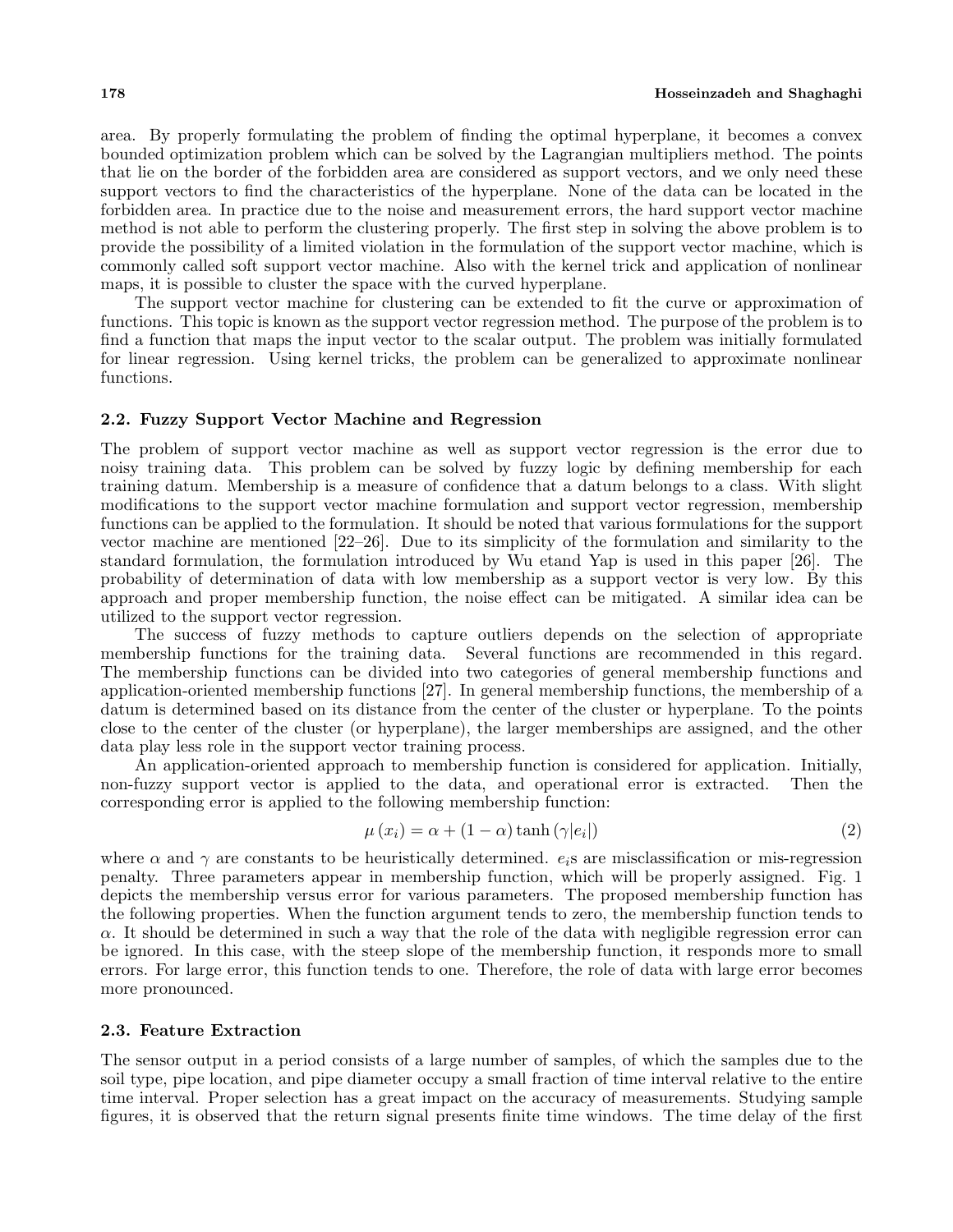

**Figure 1.** The proposed membership function.

window can represent the soil type. The second window represents the return signal of the pipe, the location of the pipe beneath the soil. The width of the second signal depends on the target diameter.

Therefore, it seems that the location of the average signals in the window as well as the signal width in the window can be suitable parameters for determining the characteristics of the targets. Given the Gaussian shape of the transmitted signals, the Gaussian mean  $(\mu_{w_i})$  and standard deviation  $(\sigma_{w_i})$  of the measured signal (i.e.,  $E(t)$ ) is suggested as a suitable characteristic for fuzzy vector machine input.

$$
\mu_{w_i} = \frac{\int_{w_i} t \left| E\left(t\right) \right|}{\max\left( \left| E\left(t\right) \right| \right)}\tag{3}
$$

$$
\sigma_{w_i} = \sqrt{\frac{\int_{w_i} (t - \mu_{w_i})^2 |E(t)|^2}{\max (|E(t)|^2)}}
$$
(4)

Therefore, the signal reception interval is subdivided into a number of sub-intervals. When the signal is only inside a window, the non-zero mean represents the target location, and the non-zero standard deviation can represent the target diameter in the window. In the absence of a signal in the window, the mean and standard deviation are obviously zero. If the target is located in adjacent windows, the mean and standard deviation of both windows are non-zero, which may indicate the target between the two windows. Obviously, the smaller the windows are, the greater the resolution of the measurements are, and consequently, the accuracy of the measurements is. This can lead to an increase in the number of attributes. Therefore, the neural network structure becomes more complex, and large amounts of training data are required to train the network, which is not desirable. Increasing the window size also reduces the resolution, which reduces the accuracy of the measurement. Therefore, to determine the size of the window, it is necessary to make a trade-off between the number of training samples and the accuracy of the measurement.

### **3. ALGORITHM IMPLEMENTATION**

In order to produce training data, circular pipes with diameters of 5 to 20 cm at depths of 0.5 to 2 m in clay, sand, and mixed soils are considered. Pipe diameter, pipe depth, and soil type are considered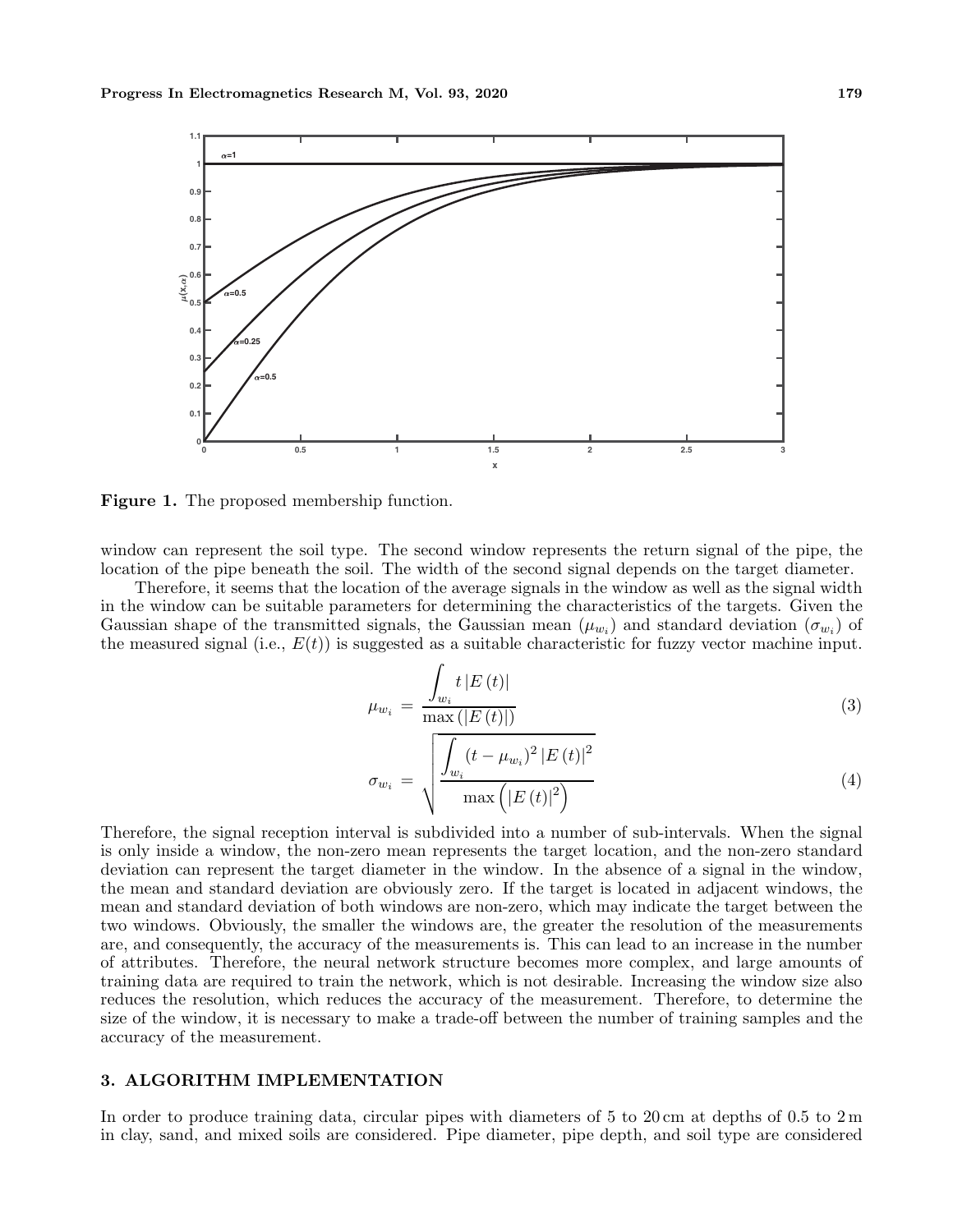randomly with a uniform statistical distribution. Ground penetrating radar signals are simulated using time domain finite element method in MATLAB. MATLAB simulations are carried out on a computer with a 3.4 GHz processor and 16 GB memory. 1100 training and validation data are extracted. The whole process of getting data on the above computer took about a week (152 hours 34 minutes 18 seconds). The transmitted pulse is a Gaussian pulse-modulated centroid with a frequency of 250 MHz and a period of 8 nanoseconds with which the pulse is expected to detect targets at a depth of 2 m and a diameter of 20 cm [1]. The pulse repetition period is set at 80 ns. Each simulation period generates 1000 samples of the signal.

It is focused on determining the three parameters of soil permittivity, target depth, and radius of curvature of the target. For this purpose, three support vector machines have been trained. Fuzzy support vector regression is utilized to determine soil permittivity and depth. The support vector regression is unable to determine the radius of curvature, and in this case the support vector machine is used to classify the pipe diameter (diameter greater or less than 10 cm). In each case, the results of the fuzzy neural network are compared with the results of the conventional network. Linear kernel is used to determine the soil permittivity and also to classify the targets according to the radius of curvature. To calculate the target depth, the Gaussian kernel is utilized.

The genetic algorithm is used to determine the network parameters, i.e., C fine,  $\varepsilon$ , window size, and membership function parameters ( $\alpha$  and  $\gamma$ ). The objective function of the genetic algorithm is set to minimize computational error for training data and try to minimize the number of support vectors to maintain the generalizability of the network. For complex network, large amount of training and test data is required. It is considered as

$$
\left(\sum_{i=1}^{N} |t_i - y_i|\right) \times \left(0.5\left(\frac{S}{S_d} + \frac{S_d}{S}\right)\right)^{\zeta}
$$
\n(5)

where  $y_i$  and  $t_i$  are the network outputs and the desired values, respectively; N is the number of training data; S and  $S_d$  are the number of the actual and desired support vectors.  $\zeta$  is a control parameter that can be used to trade-off between the error rate and the number of support vectors. The expression inside the bracket is minimized when this value is equal to one. If  $\zeta = 0$  is considered, the expression in brackets has no effect on the minimization process of the genetic algorithm, and if it is greater than zero, the support vectors approach the desired value. It should be noted that for the implementation of the genetic algorithm we have used the GUI of OPTIMTOOL from MATLAB software.

# **4. RESULTS AND DISCUSSIONS**

#### **4.1. Soil Permittivity**

As mentioned before, the soil is determined by the amount of relative permittivity. It is 7 for dry sandy soil and 30 for wet clay soil, and depending on the grain it varies between two above mentioned values for other types of soil. Two neural networks based on support vector regression have been trained in this regard. In the neural network, the usual training method with linear kernel functions is used. Based on the computational error of the first non-fuzzy network for training the second network data, the network data are assigned membership values. In this case, 200 training data would be enough to train network data. In this case, the value of the support vectors,  $S_d$ , is set to 50, and the control parameter is set to 6. After optimization for the window, a value of 15.68 ns (196 times the sampling period) is obtained. An error of  $\varepsilon = 0.59$  and a penalty parameter of  $C = 163$  are obtained.

Due to the small number of samples used for network training, many data are left unused for verification purposes. After training the network for 930 validation data, the performance of the network is evaluated. Fig. 2 shows the error for 930 samples. From this value, it is observed that for 756 samples the measurement error is below 5%, for 131 samples a computational error between 5 and 10%, and for 43 samples a computational error greater than 10%. For the five samples (half percent of the cases), the computational error is greater than 20 percent, which seems unacceptable.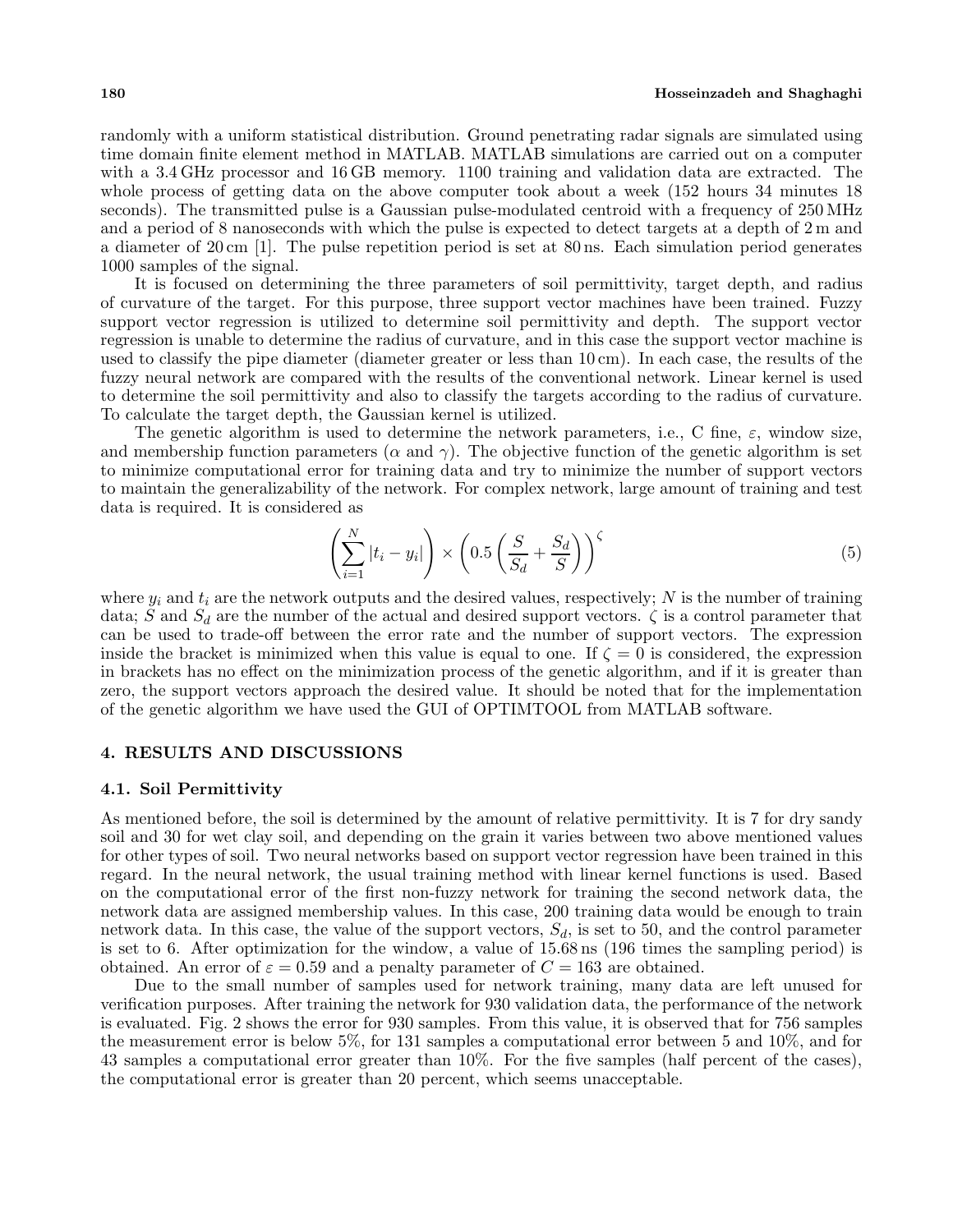

**Figure 2.** Relative error for soil permittivity determination.

# **4.2. Pipe Depth**

Experience has shown that using the linear kernel function to determine the depth of the pipe results in a high computational error. For this purpose, the Gaussian kernel function with constant width is considered. Large amounts of training are required for the training. So from the 1030 available data, we use 300 measurements for network training and 730 data for network validation. Given that in practical applications for urban installations, the depth of the pipe in cold regions is 90 cm, we consider the depth of pipe from 50 cm to two meters. The simulation data are provided randomly with a uniform distribution in this regard. Genetic algorithm is used to determine the number of support vectors, error value, violation penalty, window size, control parameter, and Gaussian function width. After optimizing the values  $S_d = 194$  for the number of support vectors,  $\varepsilon = 0.02$  for error,  $C = 805$  for violations penalty, 519 samples equivalent to 41.52 ns for the window and 7.3 for the Gaussian function width. The value for the control parameter is  $\gamma = 10$ .

After training the network, for 730 validation data, the performance of the network is evaluated. Fig. 3 reveals the error for 730 samples. It is found that for 590 samples 80.8% of the sampling error is below 5%, for 66 samples 9%, computational error between 5 and 10%, and for 47 samples,  $6.4\%$ is greater than 10%. For 27 samples (3.7% of the cases) the computational error is greater than 20%, which seems unacceptable. Further examination shows that of the 27 tubing depth measurement errors, 17 are for depths greater than 60 cm (between 50 and 60 cm), which is acceptable given the interference of the signals in this error. It should be noted that from the training data, 69 depth samples fall within the above range, with 77% of the depths found with acceptable error. The next 6 samples are for pipe in clay soil 1 m deep and above, which is justified by the high loss of the electromagnetic waves in the clay soil. It should be noted that 288 of the samples are clayey. 4 samples also have depths greater than 60 cm. In this case, it is observed that the crude soil has a dielectric coefficient of less than 5, which interferes with the first signal due to the larger diffusion rate in these types of soils. Second, it causes errors. It should be noted that 33 out of 730 samples are from these soils and 12% of the calculations are incorrect.

#### **4.3. Pipe Radius**

It is simply not possible to accurately determine the diameter of the pipe using electric field data. To address this problem, the approach was changed as follows. The purpose of the problem is to cluster the pipes into two large clusters (greater than 10 cm in diameter designated by  $+1$  class) and small clusters (less than 10 cm in diameter designated by class 1). Instead of support vector regression, support vector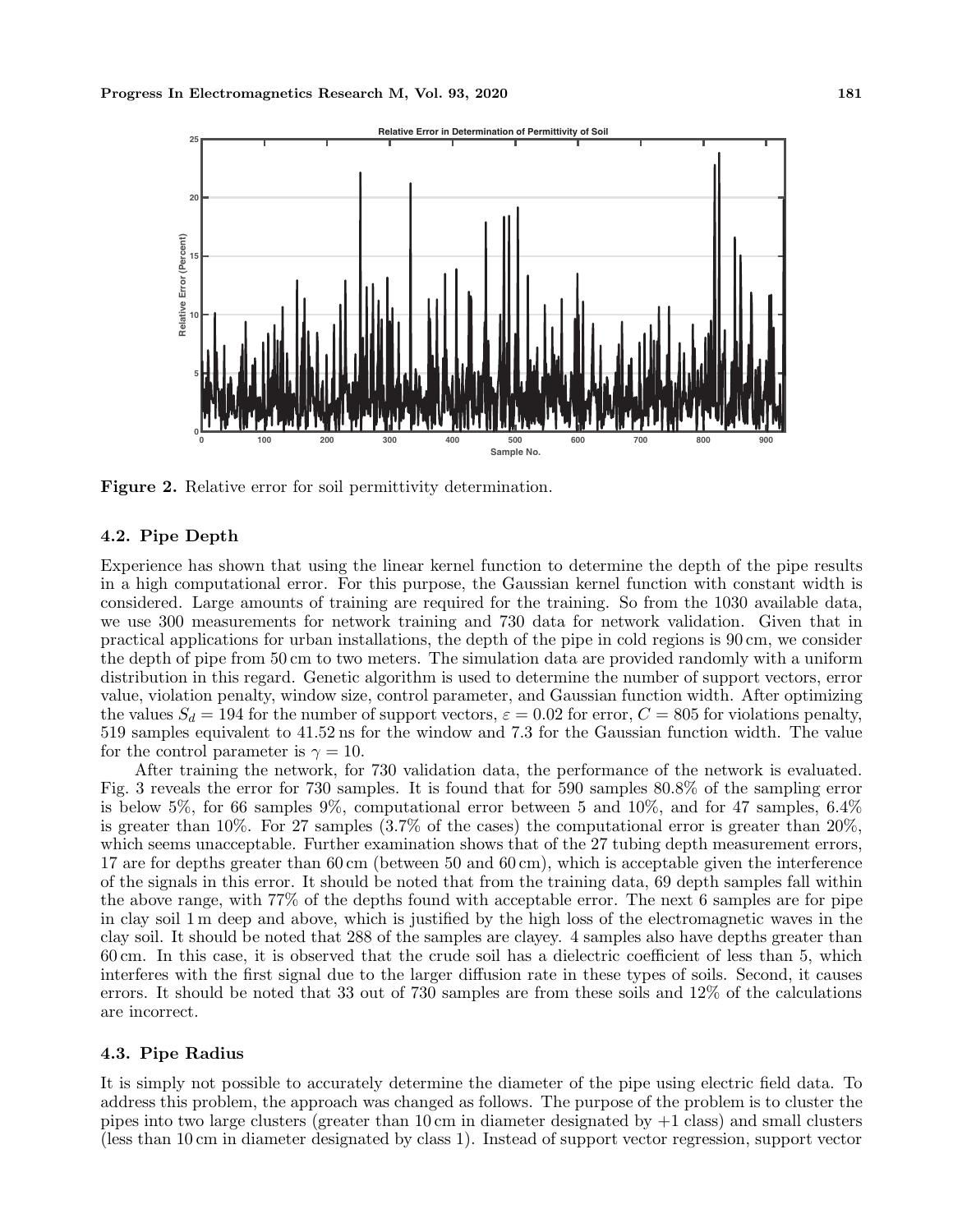machine was used. The criterion of Eq. (5) was adopted to minimize the number of support vectors. 800 data from 1030 available data were used for network training and 230 data for network validation. The linear kernel function was used in the support vector machine.

Genetic algorithm is used to determine the support vectors, violation penalty, window size, and control parameter. After applying the genetic algorithm for the window, a value of 1 ns is obtained, for a delay of 91.3 and for a control parameter of 9.3. The number of support vectors is also 354. The difference between the actual class number value and the network output class number is used to display the network results. Of the 230 validation data, 152 (66.1%) were clustered correctly. For 44 training data (19.2% of cases), the small pipe was clustered as large pipes. This is  $34$  (14.7%) for large pipes. It appears that the network error for smaller pipes is greater than that for large pipes. Fig. 4 summarizes the results. Further investigation shows that in the validation data, the number of large tubes is 119, of which 75 tubes (63%) are correctly clustered. The number of small tubes is 111, of which 77 (69.3%) are appropriately clustered.



**Figure 3.** Relative error for pipe depth determination.



**Figure 4.** Pipe radius classification results.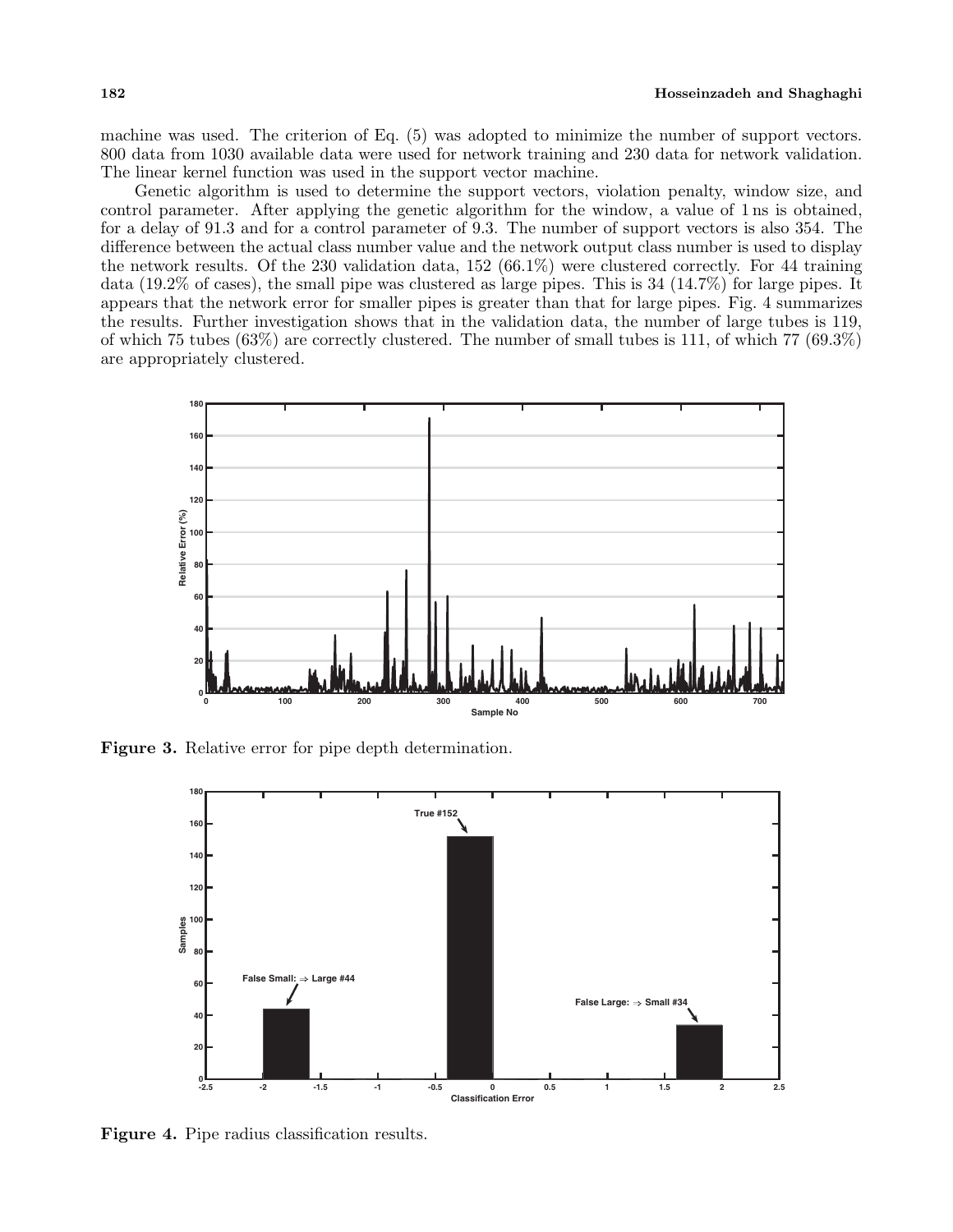# **5. CONCLUSION**

In this paper, the problem of soil characteristic determination and buried obstacle was investigated using optimized fuzzy support vector machine and fuzzy support vector machine. An application oriented fuzzy membership function was proposed in this regard. Genetic algorithm was utilized to optimize the neural network. Fuzzy support regression networks were designed to find the soil permittivity and depth of the underground pipe. Also a fuzzy support vector machine was developed to classify pipe to large (with diameter larger than 10 cm) and small pipes, according to the pattern of the received signal. Simulation experiments reveal that the trained networks usually predict the required parameter with acceptable accuracy.

# **ACKNOWLEDGMENT**

this work was supported by the East Azarbaijan National Gas Company of Iran under contraction No. 082349.

### **REFERENCES**

- 1. Jol, H. M., *Ground Penetrating Radar: Theory and Application*, 1st Edition, Elsevier Science, 2009.
- 2. Daniels, D. J., *Ground Penetrating Radar*, 2nd Edition, The Institution of Engineering and Technology, Oct. 1, 2004.
- 3. Persico, R., *Introduction to Ground Penetrating Radar: Inverse Scattering and Data Processing*, 1st Edition, Wiley-IEEE Press, Jun. 9, 2014.
- 4. Wang, J. and Y. Su, "Fast detection of GPR objects with cross correlation and hough transform," *Progress In Electromagnetics Research C*, Vol. 38, 229–239, 2013.
- 5. Ratto, C. R., K. D. Morton, L. M. Collins, and P. A. Torrione, "Analysis of linear prediction for soil characterization in GPR data for countermine applications," *Sensing and Imaging*, Vol. 15, No. 1, 1–20, 2014.
- 6. Thomas, S. B. and L. P. Roy, "Thin coal layer thickness estimation using MUSIC algorithm," *Proceeding of 2017 IEEE Microwaves, Radar and Remote Sensing Symposium*, 99–104, Ukraine, Aug. 29–31, 2017.
- 7. Bastard, C. L., V. Baltazart, Y. Wang, and J. Saillard, "Thin pavement thickness estimation using GPR with high resolution and supper-resolution methods," *IEEE Transactions on Geoscience and Remote Sensing*, Vol. 48, No. 5, 2511–2519, Aug. 2007.
- 8. Shrestha, S. and I. Arai, "Signal processing of ground penetrating radar using spectral estimation techniques to estimate the position of buried targets," *EURASIP Journal on Applied Signal Processing*, Vol. 12, 1198–1209, 2003.
- 9. Pan, J., C. L. Bastard, Y. Wang, and M. Sun, "Time-delay estimation using groundpenetrating radar with a support vector regression-based linear prediction method," *IEEE Transactions on Geoscience and Remote Sensing*, Vol. 56, No. 5, 2833–2840, May 2018, DOI: 10.1109/TGRS.2017.2784567.
- 10. Xie, X., P. Li, H. Qin, L. Liu, and D. C. Nobes, "GPR identification of voids inside concrete based on the support vector machine algorithm," *Journal of Geophysics and Engineering*, Vol. 10, No. 3, 034002, 2013.
- 11. Williams, R. M., L. E. Ray, J. H. Lever, and A. M. Burzynski, "Crevasse detection in ice sheets using ground penetrating radar and machine learning," *IEEE Journal of Selected Topics in Applied Earth Observations and Remote Sensing*, Vol. 7, No. 12, 4836–4848, Dec. 2014.
- 12. Zou, H. and F. Yang, "Study on signal interpretation of GPR based on support vector machines," *Proceeding of International Conference on Life System Modeling and Simulation*, 533–539, LSMS, 2007.